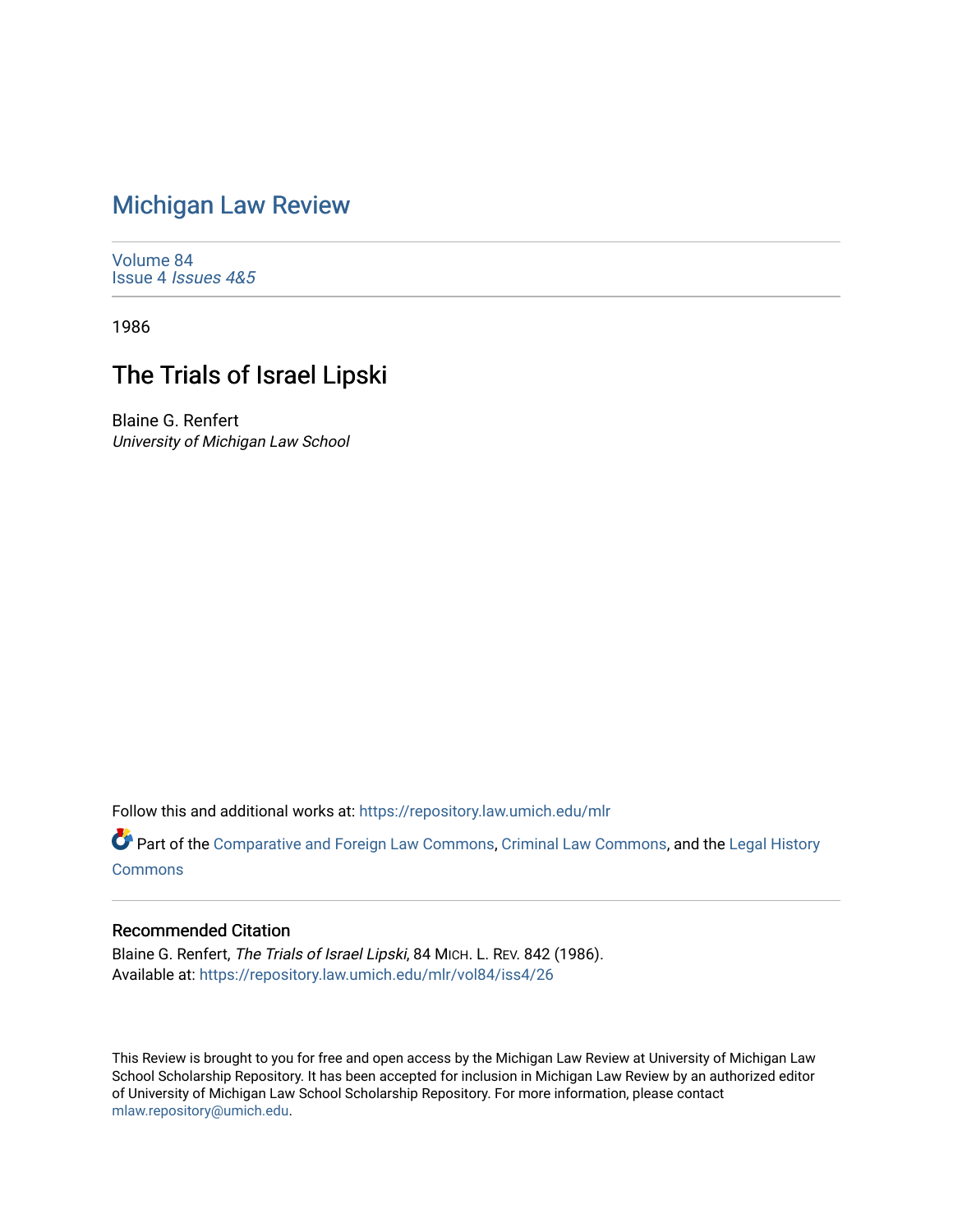THE TRIALS OF ISRAEL LIPSKI. By *Martin* L. *Friedland.* New York: Beaufort Books. 1984. Pp. 219. \$14.95.

On Monday, August 21, 1887, at precisely three minutes past eight in the morning, Israel Lipski fell a distance of eight feet. An instant later, his downward progress was halted by a length of three-quarter inch Italian hemp rope. Thirteen minutes after that his heart beat for the last time. Israel Lipski had been hanged for the murder of Miriam Angel. Nearly three months earlier, she had been found dead in her bedroom, nitric acid poured down her throat. The story of Israel Lipski, and how he came to be hanged in the yard of Newgate Prison, is the subject of Martin L. Friedland's1 *The Trials of Israel Lipski.* 

As he states in the preface, Professor Friedland uses the extreme example presented by the story of the murder, the trial, and the effort to gain a reprieve for Israel Lipski as a vehicle for analyzing and explaining how extrinsic factors influence the criminal process. He discusses the historical context, the press, the judge, the government, public opinion, and racial prejudice, and evaluates how each of these forces affected Lipski's trial. In doing so, he reveals a great deal about the forces themselves, shedding light on the history of anti-semitism, the power of the press, the history of the criminal law, and its great historian and the judge in the Lipski case, Mr. Justice James Fitzjames Stephen.

Professor Friedland begins his story at approximately eleven o'clock on the morning of Tuesday, June 28, 1887. Mrs. Dinah Angel called at number sixteen Batty Street in the East End of London in search of her daughter-in-law, who customarily joined her for breakfast each day before nine o'clock. Together with the landlady and one of the tenants, she went to the room occupied by Miriam and Isaac Angel. They burst through the apparently locked door and found Miriam Angel, who was six months pregnant, lying in an unnatural position on the bed with a frothy yellow substance coming from her mouth. The landlady summoned a doctor, who declared Miriam Angel dead, killed by a dose of corrosive poison poured down her throat. While searching for a bottle, the doctor and others discovered Israel Lipski, a Polish-Jewish immigrant, beneath the bed. He was unconscious and had acid burns in his mouth. Lipski was revived, taken to a police station, and then to a hospital.

That evening Israel Lipski told his story to the police. He claimed he was innocent, and that the murder had been committed by Rosenbloom and Schmuss, two workmen who had come to assist Lipski in

 $\mathbf{I}$ 

<sup>1.</sup> Martin L. Friedland is a Professor of Law, and former Dean, at the University of Toronto. He is the author of several books in the criminal law area.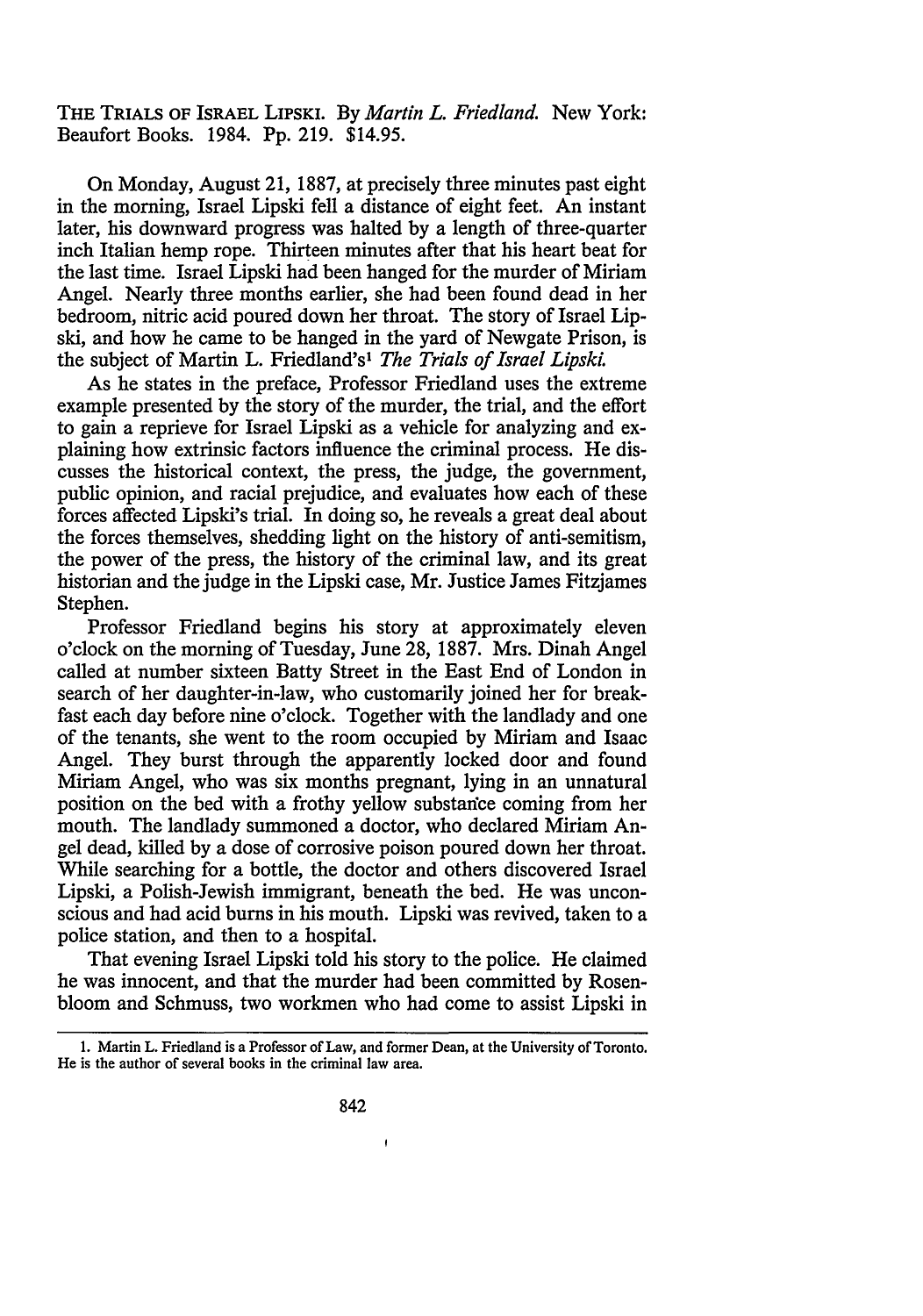the walking stick workshop he had opened that day. According to Lipski, he had just returned from trying to buy a vice when Rosenbloom and Schmuss grabbed him by the throat, threw him to the ground, and forced acid into his mouth. They then demanded his gold watch chain, saying, "If you don't give it to us you will be as dead as the woman" (p. 21). After further struggle they threw him under the bed and left him for dead.

The authorities did not believe Lipski's story. His trial for "wilful murder" convened Friday, July 29, at the Old Bailey, Mr. Justice Stephen presiding. Professor Friedland brings to life the Lipski trial and the events surrounding it with material gleaned from newspapers, letters, memoirs, the judge's notes, government reports, and the Home Office files. Generous quotation from the trial transcript puts the reader inside the courtroom, and use of Stephen's many letters puts the reader inside the judge's head. Professor Friedland uses these sources to reveal the impact that various items of evidence had on the judge, and the effect he in turn had on the jury. *The Trials of Israel Lipski* presents a powerful example of the extensive influence that a judge can have on a criminal jury. Early on, Mr. Justice Stephen became convinced that the murder was a crime of passion and that Lipski was the culprit. His final statement was a virtual invitation to the jury to convict, which it did just eight minutes after it retired.

With Lipski's conviction came the effort to gain a reprieve for him. Israel Lipski became something of a *cause cele'bre* for certain newspapers, notably the *Pall Mall Gazette.* Petitions in favor of the condemned man containing several thousand signatures were presented to the Home Secretary (p. 117). Lipski's solicitor, John Hayward, sent a telegram to Queen Victoria proclaiming his client's absolute innocence. On the front page of the *New York Times* a story commented that London was "far more engrossed in the case of Israel Lipski than with the fate of the government" (p. 11). Professor Friedland skillfully links the pressure of public opinion to the officials who were to decide Lipski's fate. He does this by presenting the reader with personal and business correspondence that demonstrates the doubts that Lipski's advocates in the press raised in the minds of those in the Home Office, and of Mr. Justice Stephen himself. As such, *The Trials of Israel Lipski* ranks with the literature on *Regina v. Dudley and Stephens2* for insight into the political mechanism for deciding whether to grant a reprieve,<sup>3</sup> now largely replaced by a system of appellate

<sup>2. 14</sup> Q.B.D. 273 (1884).

<sup>3.</sup> A.W.B. SIMPSON, CANNIBALISM AND THE COMMON LAW: THE STORY OF THE TRAGIC LAST VOYAGE OF THE *MIGNONE1TE* AND THE STRANGE LEGAL PROCEEDINGS TO WHICH IT GAVE RISE (1984) (reviewed at 83 MICH. L. REV. 702 (1985)); Simpson, *Cannibals at Common Law,* 77 U. CHI. LAW SCHOOL REC. 3 (1981); Note, *In Warm Blood: Some Historical and Procedural Aspects of* Regina v. Dudley and Stephens, 34 U. CHI. L. REV. 387 (1967).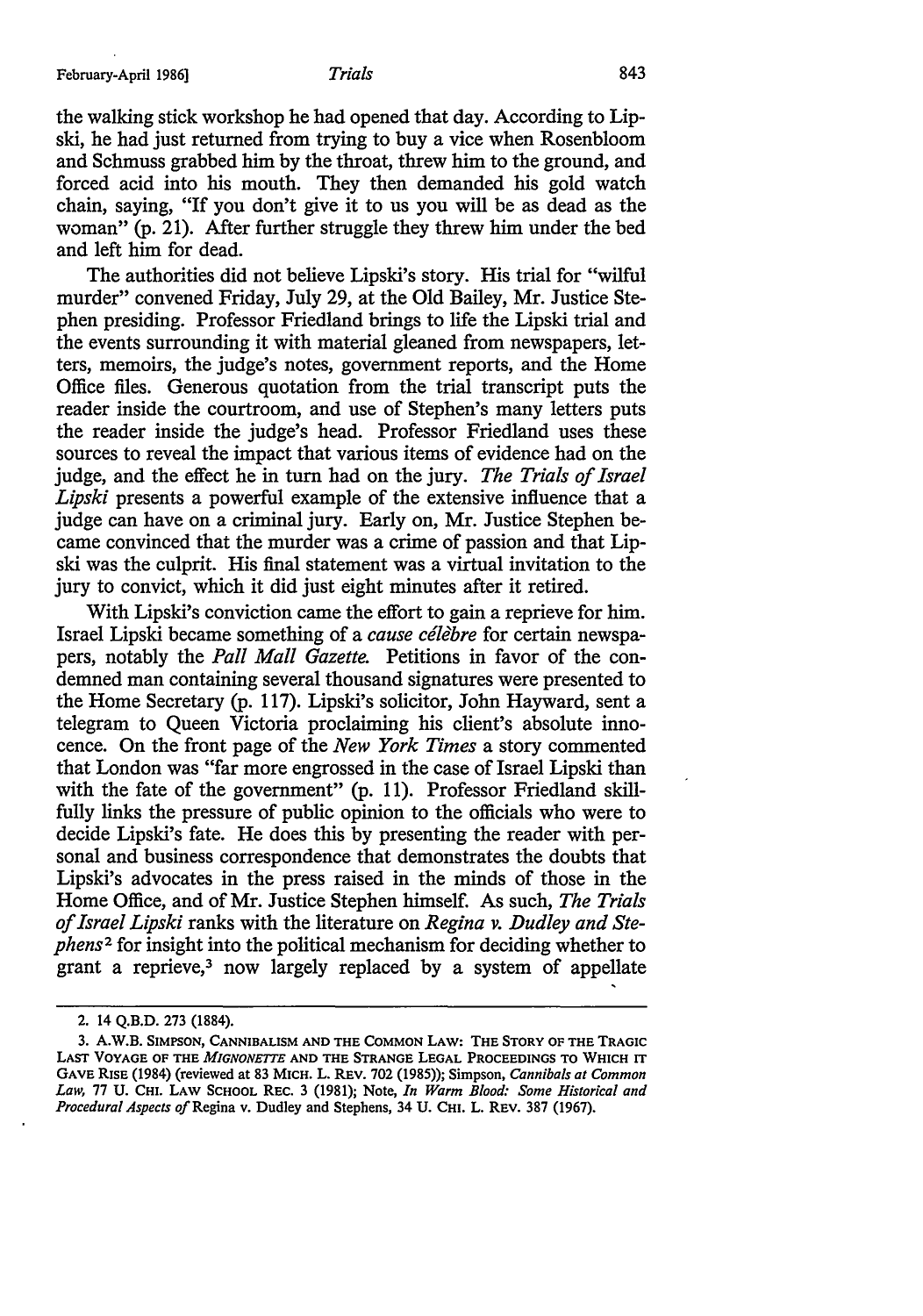## courts.4

Throughout the book Professor Friedland reveals considerable knowledge of the workings of the British government and the subtleties of nineteenth-century British criminal procedure. At one point he explains how the power to reprieve shifted from the Sovereign and came to be vested in the Home Secretary: "[W]hen Queen Victoria came to the throne, the practice changed because, to quote from Stephen's own *History of the Criminal Law of England,* 'it would have been indecent and practically impossible to discuss with a woman the details of many crimes then capital' " (p. 104). He also explains the niceties of such practices as allowing an accused to make an unsworn statement from the dock prior to his counsel's closing address  $-$  but not allowing him to testify under oath (p. 96), interference by British judges in the questioning of witnesses (p. 45), and the "long drop" method of hanging (p. 177).

Professor Friedland's expertise in nineteenth-century criminal procedure is matched by his skill as a researcher and as a storyteller. He has uncovered firsthand accounts that take the reader behind closed doors and bring to life the events of Lipski's story. A fine example of this comes near the end of the book with the execution. Professor Friedland draws on several newspaper accounts and on a biography of the hangman, James Berry (p. 177), to recreate the condemned man's final journey. He describes the bells of St. Sepulchre's Church, the various officials in their robes, and the ancient Hebrew prayers uttered by Lipski and Rabbi Simeon Singer as they slowly marched toward the scaffold. After reading Professor Friedland's account of the pathos and solemnity of the ceremony it is not surprising to learn that Berry later swore he would never hang another Jew (p. 179).

Professor Friedland analyzes the evidence like any good criminal lawyer. He evaluates the various suggested motives, the plausibility of Lipski's story, and the strength of the Crown's case. Although the controversy surrounding Lipski persisted after his death, and a few people continued to believe that Israel Lipski went to the gallows an innocent man, the reader never discovers whether Professor Friedland agrees. He comes to no conclusion as to the ultimate question of guilt, for in the end no conclusion is possible. The story of Israel Lipski was, and will remain, a mystery, and a fascinating vehicle for studying the criminal law.

*The Trials of Israel Lipski* is an outstanding achievement. Only the final chapter is open to criticism. There, Professor Friedland attempts to tie up loose ends, and in the process discusses several matters of only peripheral importance. Although not irrelevant to the Lipski

<sup>4.</sup> It was not until 1907, with the Criminal Appeal Act, 1907, 7 Edw. 7, ch. 23, that Parliament created a court of criminal appeal. Before that Act criminal convictions were very rarely reviewed by a court, and then only on narrow legal grounds.